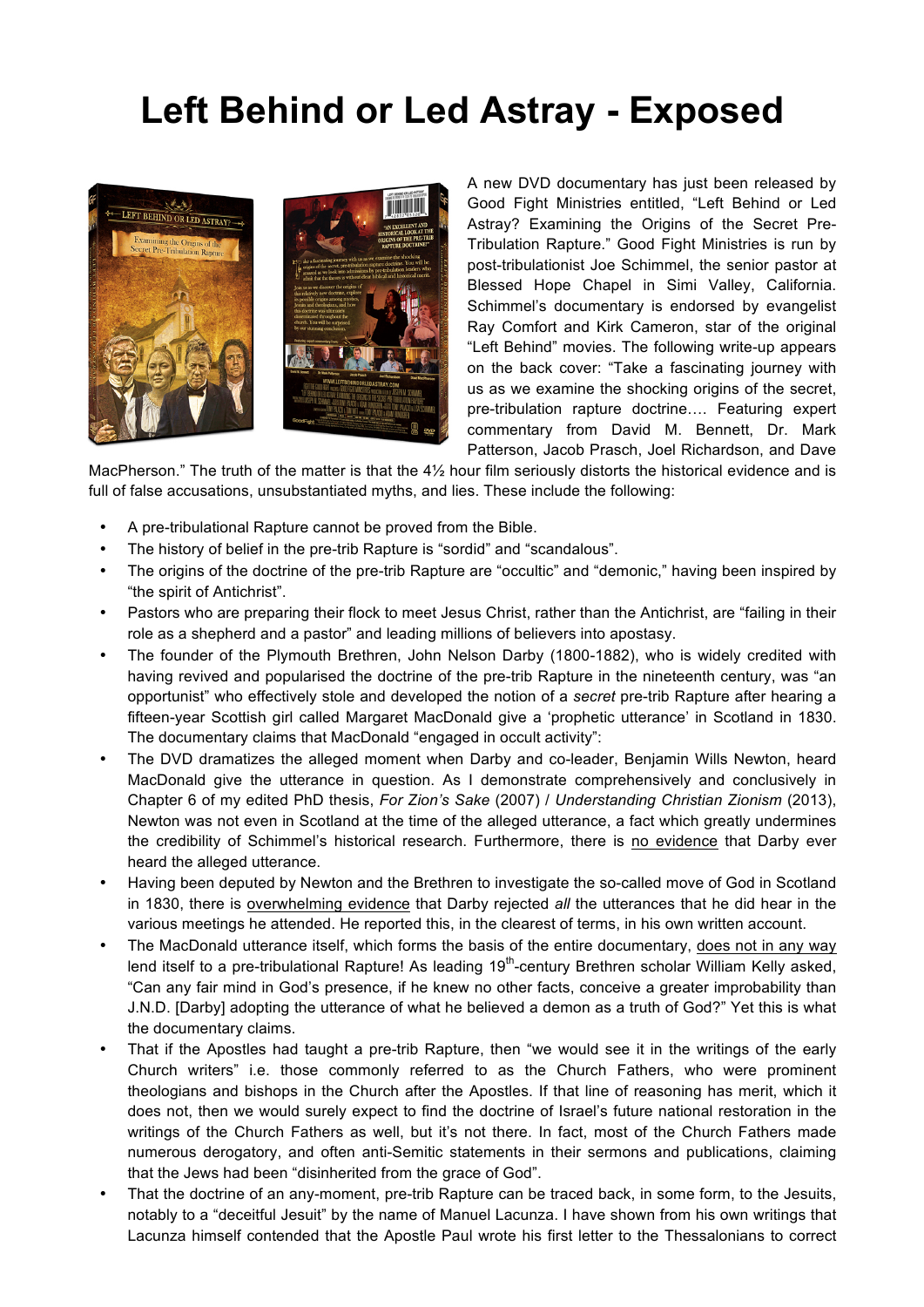their "error…of expecting every moment the coming of the Lord.'" Lacunza was hardly a proponent of the any-moment, pre-trib Rapture.

- Scottish Presbyterian minister Edward Irving and his circle, known as "the Irvingites," are the real progenitors of the pre-trib Rapture, having been fully persuaded by Lacunza's writings, and that they were "prone to dabble a little bit with the occult" and were "notorious for their channelling of lying spirits".
- That Darby and many of the Brethren were greatly influenced by Irving and the Irvingites, borrowing from and proliferating their pre-trib teaching. I have conclusively shown from Darby's own writings and the testimony of his contemporaries, that Darby believed that "the positive work of the enemy" was "most manifest" in Irving's church, and that Darby lamented "all poor Irving's heresies and wanderings". William Kelly later testified that "no serious brother" regarded the utterances among the Irvingites "with less than horror, as emanating not from human excitement merely but from a demon accredited with the power of the Holy Spirit."
- That Darby taught "another Gospel and two ways of salvation".
- That "John Nelson Darby was… a confused extremist... a cult leader… a dangerous despot… a crazy man who hurt people".
- Chapter 9 of the documentary is entitled "Demon Deception" and Chapter 11 "Pre-Trib, the Occult, and the 20<sup>th</sup>–21<sup>st</sup> Centuries". The accusation is made that Darby "espoused a socially cultic mentality that was similar to that of Charles Taze Russell, who founded the Jehovah's Witnesses, and Joseph Smith, the prophet of Mormonism in the same century." To give weight to the lie, Darby's photograph is positioned between those of Russell and Smith. Schimmel cites Dave Hunt, the late founder of The Berean Call ministry, who, he states, "has done a great job exposing cults and aberrations within the church through the years, [but] missed the occult history of the secret Rapture that he himself vigorously promoted."
- A number of Darby's critics, mostly former Brethren colleagues of his, are quoted in the documentary, but not a single mention is made of his numerous advocates, who, as I summarise in *Understanding Christian Zionism*, described him as

"a great and good man, an uncompromising champion for Christ's glory and God's truth," "one of the most remarkable servants of Christ that this country has produced," "a great man and ever greater servant of God," "a really good man" whose "largeness of heart… showed itself in many ways," "a man of commanding intellect" who was "tireless in his missionary zeal to teach the Bible," a man of "simple and unaffected piety; combined with the ripest scholarship and unequalled ability in expounding the Word of God," "a man of one aim – the glory of God" who was "always maintaining that close communion with the Lord that gave lustre to his testimony and fragrance to his life," "a man of overwhelming devotion, whose charismatic personality galvanised disciples throughout his long life," a man who was "generous to the wasting of his substance, and possessed of more than martyr courage," a man capable of "remarkable humility" who demonstrated "an especial sympathy" with children, and a man used by God "to bring cosmos out of chaos for the church of God."

Even Darby critic Max Weremchuk, who is quoted by Schimmel on the DVD, writes in an article that he remains impressed by Darby's "devotion to Christ and his high level of personal holiness."

> *Dr Paul Wilkinson Hazel Grove Full Gospel Church, UK*

Hazel Grove Full Gospel Church, 68 London Road, Hazel Grove, Stockport, Cheshire, United Kingdom, SK7 4AF Tel. (+01144) 0161-456-8393. Email: hazelgroveministries@virginmedia.com Registered Charity Number: 1051785

\_\_\_\_\_\_\_\_\_\_\_\_\_\_\_\_\_\_\_\_\_\_\_\_\_\_\_\_\_\_\_\_\_\_\_\_\_\_\_\_\_\_